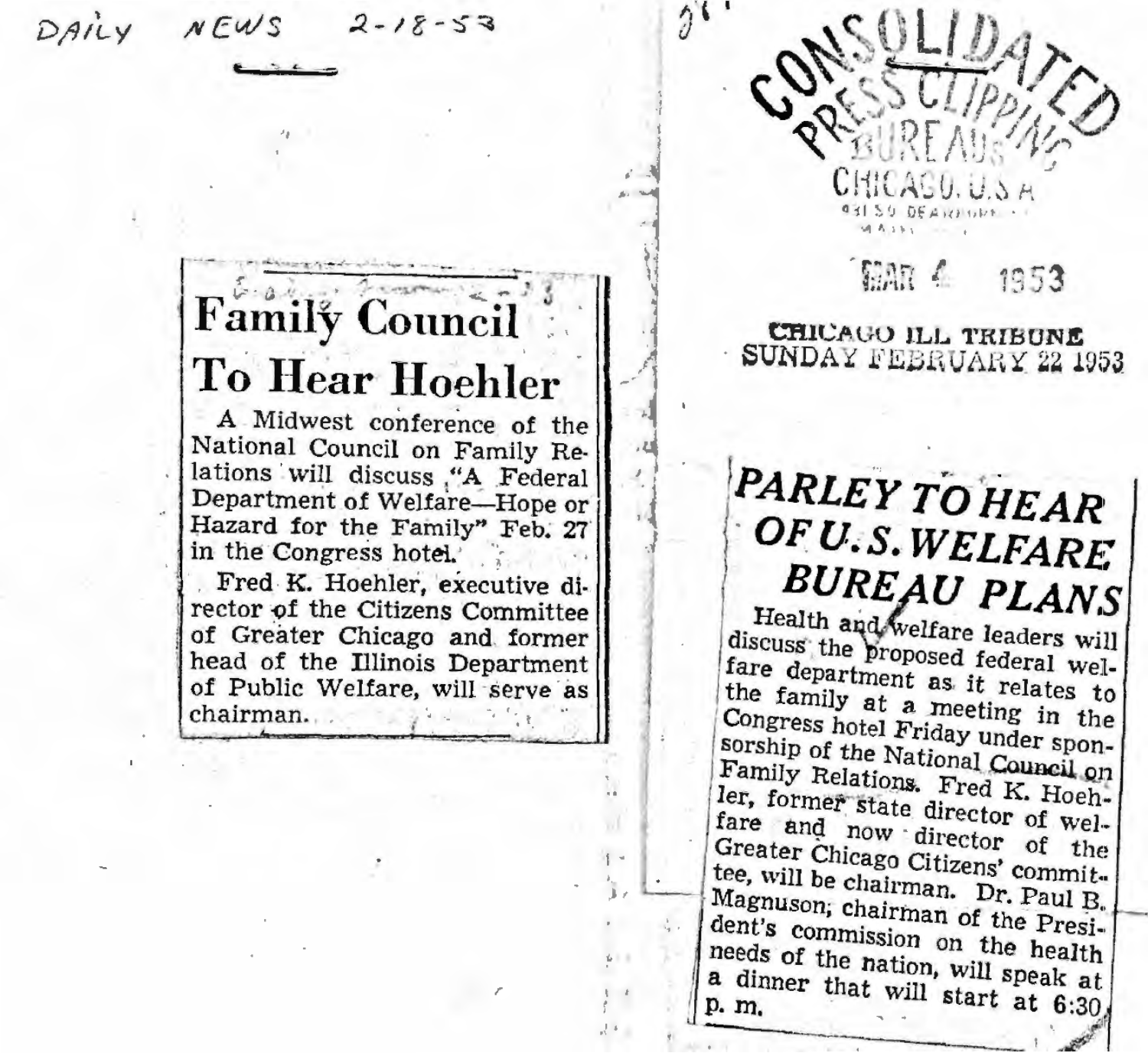

welfare director.  $\overline{\phantom{a}}$ 

· He suggested the consolidation of the Federal Security Agency t. and relief programs in a federal welfare department at a meeting of 200 Midwestern social workers Friday.

An all-day conference in the Congress hotel was held to study such a proposal. It was sponsored by the National Council on Family Relations and 12 other welfare groups.

HOEHLER, newly named executive director of the Citizens Committee of Greater Chicago, said such a department would bring reductions in the federal relief bill, despite contrary objections.

"But it won't solve all relief problems. Administration of relief would still remain with the countles and states," he 

Hoehler also attacked the objection that local independence in relief administration would be threatened. I wanted the factor

"As long as the states match federal funds, they will keep their independence in local welfare matters," said Hoehler.

# **HOEHLER SAYS BILLIONS SPENT FOR PUBLIC AID**

JEAPS NH ST

**IN ATTIOT** 

CHILIPPE COLL TRIBUNE SATU: ...... BRUARY 28 1953

 $\mathfrak{c}^{\star}_{\bullet}$ 

 $43$ 

÷

清

The federal government today is spending 1 billion 92 million dollars yearly for public assistance and other welfare services. Fred K. Hoehler, executive director of the Citizens Committee of Greater Chicago, and former director of the Illinois department of welfare. disclosed yesterday. Hoehler, as chairman of the day, spoke at the Midwest Conference of the National Council" on Family Relations in the Congress hotel before 300 representatives of welfare groups from eight states.

"At one time during the depression, nearly 25 per cent of the families in this country were receiving some kind of governmental aid," he said. "Last month there were still 5,279,000 cases on public assistance, at an annual cost to federal and state governments of approximately \$2,276,876,000.

"Federal public health services cost approximately 352 million dollars. In the mental health field alone the states expend 600 million dollars a year."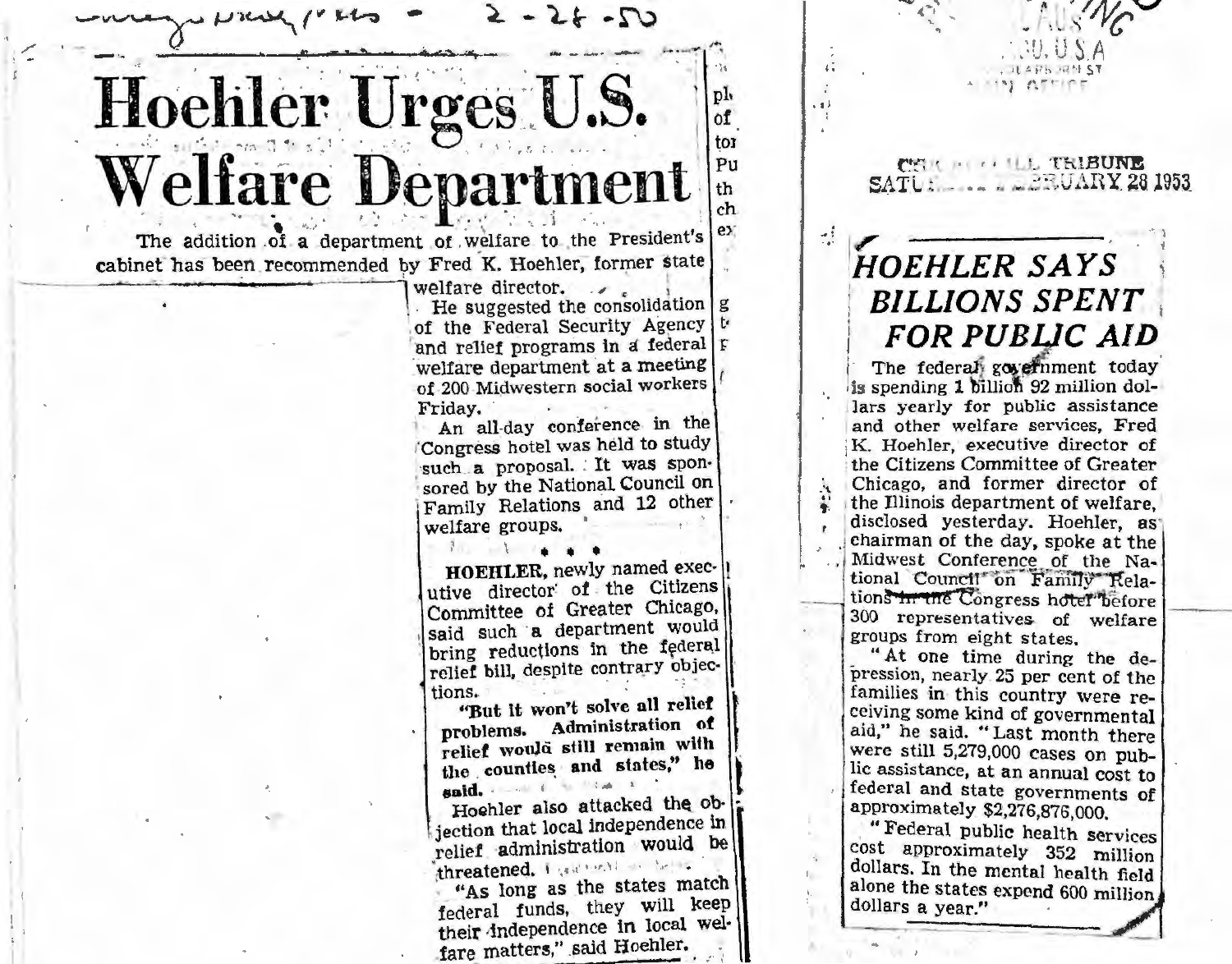

 $\overline{a}$ Federa **Implications** í .<br>Id. at b) I ut

u.<br>| nf<br>| n . ö mu 0 J. ż epte<br>cit mili

ı. di<br>ing also<br>the Mr.<br>al by Mr.<br>with the wide<br>the wide<br>sunger i<br>upa alates, wy<br>it "one of 1<br>it "one of 1<br>it! welfare<br>it! manne<br>pla gilbly<br>is." went<br>|c|||f||<br>|which<br>|white,<br>|white,<br>|Ware .<br>81 .<br>F

Black<br>Gione<br>Icial na<br>∎lia<br>mlia **CALLES Thieffer**<br> **COM** defining<br>
EXEMPLE THE RESPONDENCE TO SAVE OUT  $-14.$ 

mith<br>convinced<br>*Laur* present<br>*Laur reason*<br>*Mar reason*<br>*Marvices*<br>Burvices<br>**C** mithon<br>**C** mithon mi<br>. Allo<br>Calle<br>Allo<br>Lof<br>L<sup>of</sup> ō۲ rale<br>d for<br>f the<br>sonce ..<br>Jon 'n

inty system.<br>The direct integration of the state of the state of the state of the direct integration of the direct of the direct of the direct of the direct of the direct of the direct of the direct of the direct of the di

ational Weginessen<br>15 okaler point of the face of<br>1 in the structure<br>15 okaler structure<br>15 okaler structure<br>25 okaler structure<br>15 okaler structure<br>15 okaler structure<br>2000 include the structure<br>2000 of the structure<br>2000  $\frac{1}{10}$ In com<br>
the tont<br>
puriment<br>
lannd<br>
speaker<br>
Federal<br>
These פיים<br>השור הפי<br>לחוז השור<br>לחו" ae<br>dent's<br>dent's<br>live in<br>Brow<br>the land ra<br>:al ï ıi ovitina)<br>Tato Dr.<br>Id by the in. ្តព្<br>• អ  $\frac{3}{5}$ 

public welf<br>on had grow<br>to lerge<br>Bolh group<br>this group<br>algystian

reliant to the reliance of the problem in the problem<br>as selected in the problem in the problem<br>example of the selection of the problem<br>exception.<br>exception is a selected of the problem<br>the various particle<br>the various par ្សា<br>កម្ម out to date<br>ageh heads<br>cushing and<br>cushing and The one-t<br>linexed<br>intailves if

psi t |t<br>| Ihnt<br>| Yas<br>| Ihnt<br>| A ۰t<br>پر پا run<br>Ta<br>Tati ï נות<br>פק ition<br>havi ¢ ה<br>נ

Ù

Ealth<br>of Spel<br>of Spel<br>ch in Spel<br>ch Rose 킛 ű

 $\frac{1}{2}$ <br> $\frac{1}{2}$ <br> $\frac{1}{2}$ <br> $\frac{1}{2}$ <br> $\frac{1}{2}$ <br> $\frac{1}{2}$ <br> $\frac{1}{2}$ <br> $\frac{1}{2}$ <br> $\frac{1}{2}$ <br> $\frac{1}{2}$ <br> $\frac{1}{2}$ <br> $\frac{1}{2}$ <br> $\frac{1}{2}$ <br> $\frac{1}{2}$ <br> $\frac{1}{2}$ Chicago, Santon Congress of Paris, Andreanity<br>Also Elinois Congress of Paris<br>And Teachers, Binois Peperine<br>In Public Weitker, Ekitioni Association of Boundary Officials (Or<br>Letter Congress Congress Control Control Control ĩ ng<br>of|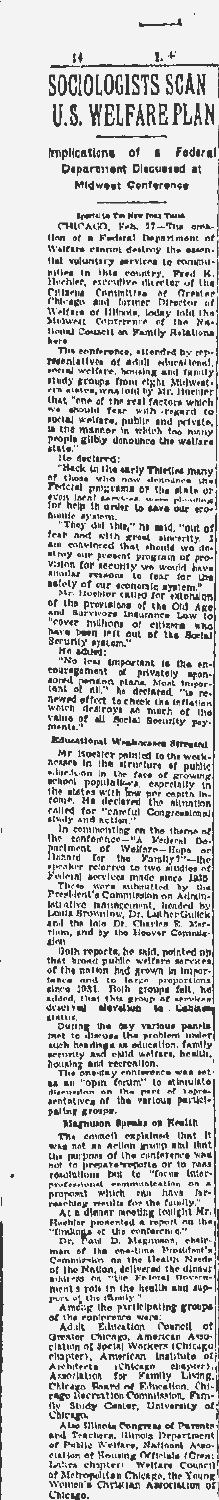**EXPECT IKE TO ACT** U.S. Welfare Agency Under Discussion Here

Should there be a federal depart-influences, can argue very convincment of welfare or should there be ingly that they should be separate strong independent agencies in the agencies, or that if they are includfield of health and welfare?

This issue was debated Friday at an all-day conference in the Congress Hotel called by the National Council on Family Relations and a dozen co-operating organizations.

President Eisenhower is expected soon to ask for a federal department whose head would hold cabinet status.

The President has the authority to do so under the recent renewal of the 1949 reorganization act.

The conference was convened in anticipation of an early showdown on the question.

### **TELLS PROBLEMS**

"Almost everybody theoretically favors the establishment of a federal welfare department," said Alton A. Linford, professor, school of social service administration, University of Chicago.

"The question is what services should go into it, and how much authority shall be given to the head of the department.

"Those who want to see the Office of Education, the U.S. Public tor of the Citizens Committee of Health Service and similar services Greater Chicago, presided as confer protected from all possible political ence chairman.

ed in a welfare department that. they should retain the statutory authority they now have," Linford said.

"Those who believe in co-ordination, and who think that there should be a cabinet member with the authority to make these services work together, favor the department. A strong case can be made for either side."

## **SEPARATE GROUPS MEET**

Separate conference groups in the field of health, recreation, housing, education and welfare are discussing whether the services in which they are particularly interested would be benefited or harmed by inclusion in a new department.

Since 1923 all attempts to set up a department that would handle all the direct services to people have foundered on this issue.

Ethel Kawin, professorial lecturer at the University of Chicago, cited the need for a national agency to work with parent education.

Fred K. Hoehler, executive direc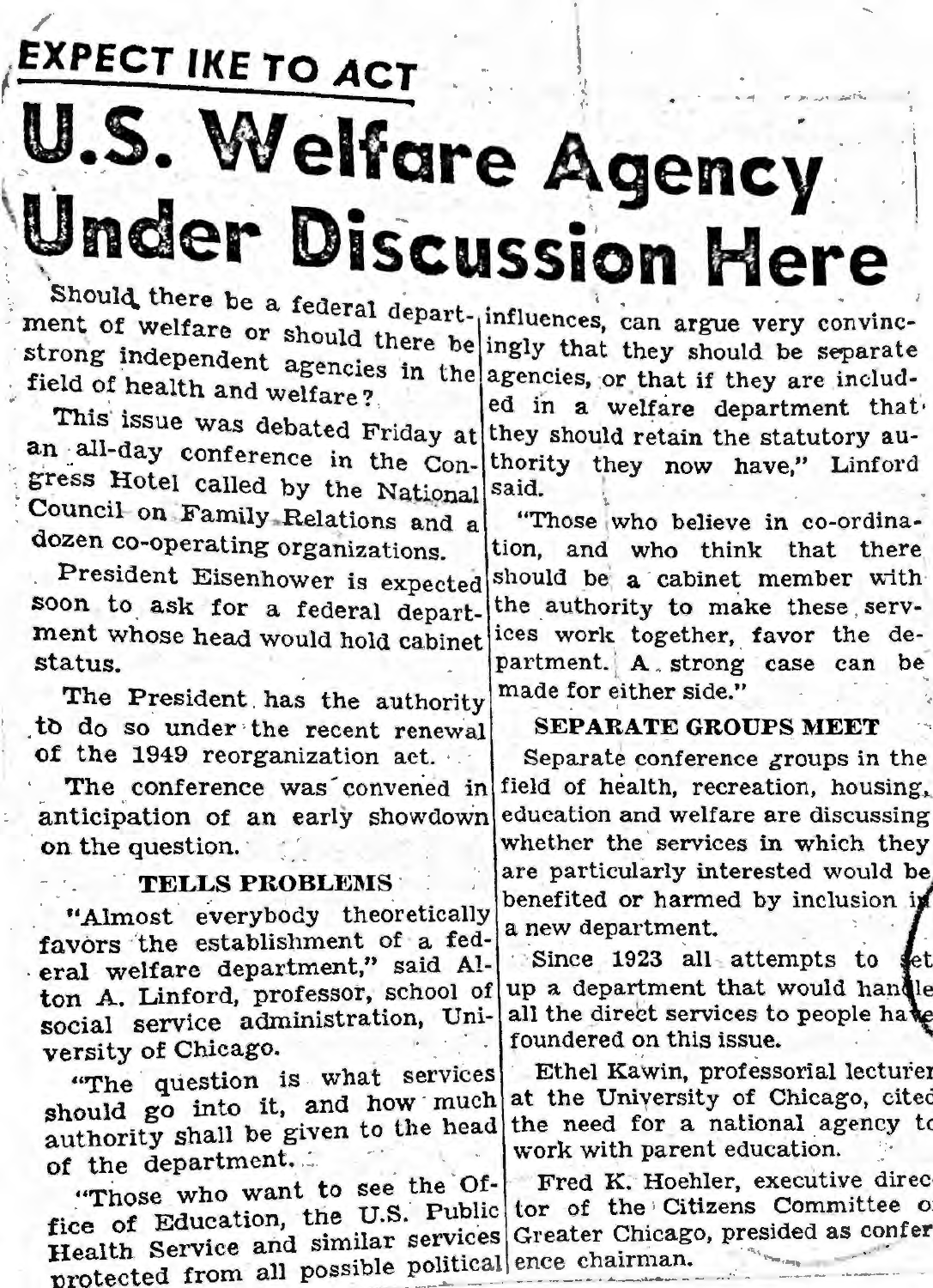REORGANIZATION PLAN

# **Ike Moves to Set Up U.S. Welfare Dept.**

## Mrs. Hobby Would Join Cabinet **Unless Congress Kills Proposal**

WASHINGTON-(P)-President Eisenhower has laid before Congress a reorganization plan setting up a new federal department of health, education and welfare. It would take over the function of the present Federal Security Agene

The White House said the pres-FSA administrator, ent Mrs. Oveta Culp Hobby, would become secretary of the new department if, as expected, the plan becomes effective.

Mr. Eisenhower submitted his proposal under a general law<br>permitting him to draft plans for reshuffling government agencies in the interest of economy and efficiency.

THIS LAW provides that such plans, once submitted to Congress, become effective 60 days I ŀ later unless the Senate or House in the meantime adopts a resolution of disapproval.

To be adopted, such a resolution must have the votes of at least half of the 96 senators or half of the 435 House members.

Some lawmakers have questioned whether the general reor-<br>ganization act is broad enough to permit creation of a new cabinet-level department.

 $\pmb{\ast}$ 

IN A LETTER transmitting his plan to Congress Mr. Eisenhower said the reorganization<br>would "improve the administration of the vital health, education and social security functions now being carried on in the Federal Security Agency by giving<br>them departmental rank."

"Such action," he said, "is demanded by the importance and magnitude of these functions, which affect the well being of millions of our citizens."

Mr. Eisenhower's plan calls for the head of the new department to be assisted by an undersecretary and two assistant secretaries.

As federal security administrator, Mrs. Hobby receives \$17,-500 a year. A cabinet officer's id pay is \$22,500. An undersecretary receives \$17,500.